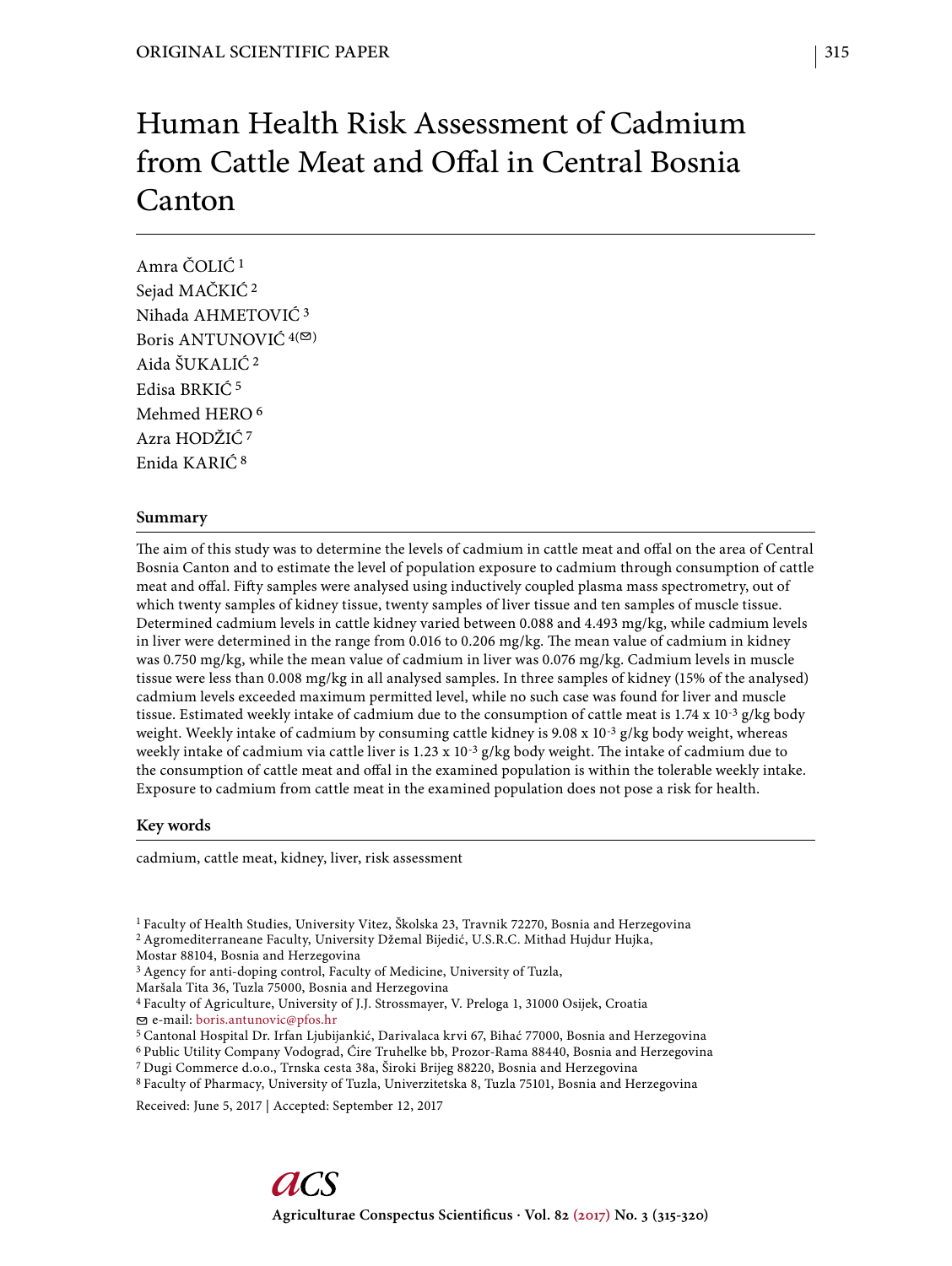# **Introduction**

Cadmium is a soft, silver-white metal found in the earth's crust, associated with zinc, lead, and copper ores (Agency for Toxic Substances and Disease Registry, 2012). Cadmium is used globally as a metal and as a component in various products: nickel-cadmium (Ni-Cd) batteries 82%, pigments 10%, coatings and plating 6%, stabilizers for plastics 1,5%, non-ferrous alloys, semiconductors, photovoltaic devices, and other 0.5% (United Nations Environment Programme, 2010). The presence of cadmium in the environment has significantly increased over the past few decades, consequently as a result of human activities, which contributed to an increase of cadmium levels in food. The increase in cadmium pollution in the environment and food contamination is caused by various natural sources and human activities, including volcanic activity, forest fires, weathering of rocks, the mining and smelting of ores, metal using industry, fossil fuels combustion, manufacture and application of phosphate fertilisers, waste incineration, and releases from municipal landfills (International Agency for Research on Cancer, 2012).

In the non-smoking general population, food accounts for approximately 90% of human exposure to cadmium, and less than 10% of total exposure occur due to inhalation of the low concentrations of cadmium in ambient air and through drinking water. The main food commodities that contribute to cadmium exposure are cereals and vegetables. Meat and fish normally contain lower cadmium contents, but animal offal such as kidney and liver can contain high cadmium concentrations, because these organs are in animals whose bodies concentrate cadmium. Smokers have on average twice the body burden of a nonsmoker, while occupationally exposed workers may accumulate high cadmium levels, depending on the type of work (European Food Safety Authority, 2009).

Cadmium absorption after dietary exposure in humans is relatively low. Cadmium binds to metallothionein and retains mainly in the liver and kidney in the human body. Approximately 50% of the total cadmium body burden is found in kidneys and 15% in liver. Cadmium is excreted very slowly, with urinary and faecal excretion. According to the World Health Organization (WHO), cadmium has a very long biological half-life, which is estimated between 10 and 33 years (WHO, 2011).

Cadmium is primarily toxic to the kidney. Cadmium causes damage of proximal tubules and failure of tubular reabsorption, which lead to renal dysfunction. Cadmium also has effects on reproduction and development, and the genotoxicity. The International Agency for Research on Cancer (IARC) in 1993 has classified cadmium and cadmium compounds in Group 1 as a human carcinogen (IARC, 1997, 2012). European Food Safety Authority (EFSA) established a tolerable weekly intake (TWI) for cadmium of 2.5 μg/kg body weight and estimated that the mean exposure for adults across Europe is close to, or slightly exceeding, the TWI of 2.5 μg/kg body weight (EFSA, 2009, 2011). The aim of this study was to determine the levels of cadmium in cattle meat and offal on the area of Central Bosnia Canton and estimate the level of population exposure to cadmium through consumption of cattle meat and offal.

# **Material and methods Sample collection**

The levels of cadmium were determined in 50 samples of cattle meat and offal from the area of Central Bosnia Canton, out of which 20 samples of kidney tissue (kidney cortex), 20 samples of liver tissue and 10 samples of muscle tissue (hip). Samples were collected in the period from December 2013 to June 2014. The survey included male and female cattle of different age groups, ranged from 1 to 12 year-old, all originated from Bosnia and Herzegovina. Samples were obtained from four cattle breeds: Simmental, Holstein, Montbeliard and Brown Swiss. Samples of 30 cattle were randomly taken at eight slaughterhouses in six municipalities of Central Bosnia Canton: Gornji Vakuf-Uskoplje, Bugojno, Donji Vakuf, Jajce, Travnik and Kiseljak. Samples were packed in sterile polyethylene bags (Whirl-pak®) and transported to the laboratory frozen at -18°C, where they were stored in the freezer until analysis. Analysis of samples was carried out in the laboratory of the Federal Institute for Agriculture Sarajevo.

#### **Sample preparation**

Samples of homogenized tissue were prepared using pressure digestion technique in the microwave Sineo MDS-8 (Sineo Microwave Chemistry Technology, China), according to standard BAS EN 13805:2005. Approximately 0.5 g was taken from each sample in teflon vessels and added 8 mL of 65%  $HNO<sub>3</sub>$  (Merck) for pre-treatment of 20 minutes. After that in vessels was added 3 mL of 65% HNO<sub>3</sub> and 1 mL of 30%  $H_2O_2$  (Merck). Microwave digestion was performed on 900 W for 30 minutes in three steps: heating for 10 minutes from room temperature to 130°C, 5 minutes on 150°C and 15 minutes on the 200°C. After cooling, the clear solutions of the samples were transferred quantitatively in volumetric flasks of 50 mL, and diluted to mark with solution containing  $2\%$  (w/w)  $HNO<sub>3</sub>$  and 0.5% (w/w) HCl (Fluka). Digested samples were transferred to polypropylene sample tubes for metal determinations.

#### **Determination of cadmium**

Cadmium concentrations were determined by inductively coupled plasma mass spectrometry (ICP-MS) using Agilent 7700x (Agilent Technologies, Japan), according to standard BAS EN 15763:2011. For calibration of device was used a certified standard for cadmium of 10 mg/L (Agilent Technologies Multielement Calibration Standard-2A). The accuracy and precision of the method were checked by using certified reference material for cadmium (NIM NCS ZC73012). Analytical recoveries were within the reference values. The sample analyses were done in two parallel determinations and all metal concentrations are reported as mg/kg wet weight. The results are shown as the minimum and maximum concentration, mean ± standard deviation. The Mann-Whitney U test and Student's t-test were used to determine statistical significance.

#### **Food frequency questionnaire**

Bosnia and Herzegovina has not done national dietary study of food consumption, so data of cattle meat and offal consumption were obtained on the basis of food frequency questionnaire of an adult population from the area of Central Bosnia Canton. The survey was conducted on a random sample of 150 respondents, out of which 79 women and 71 men. Semiquantitative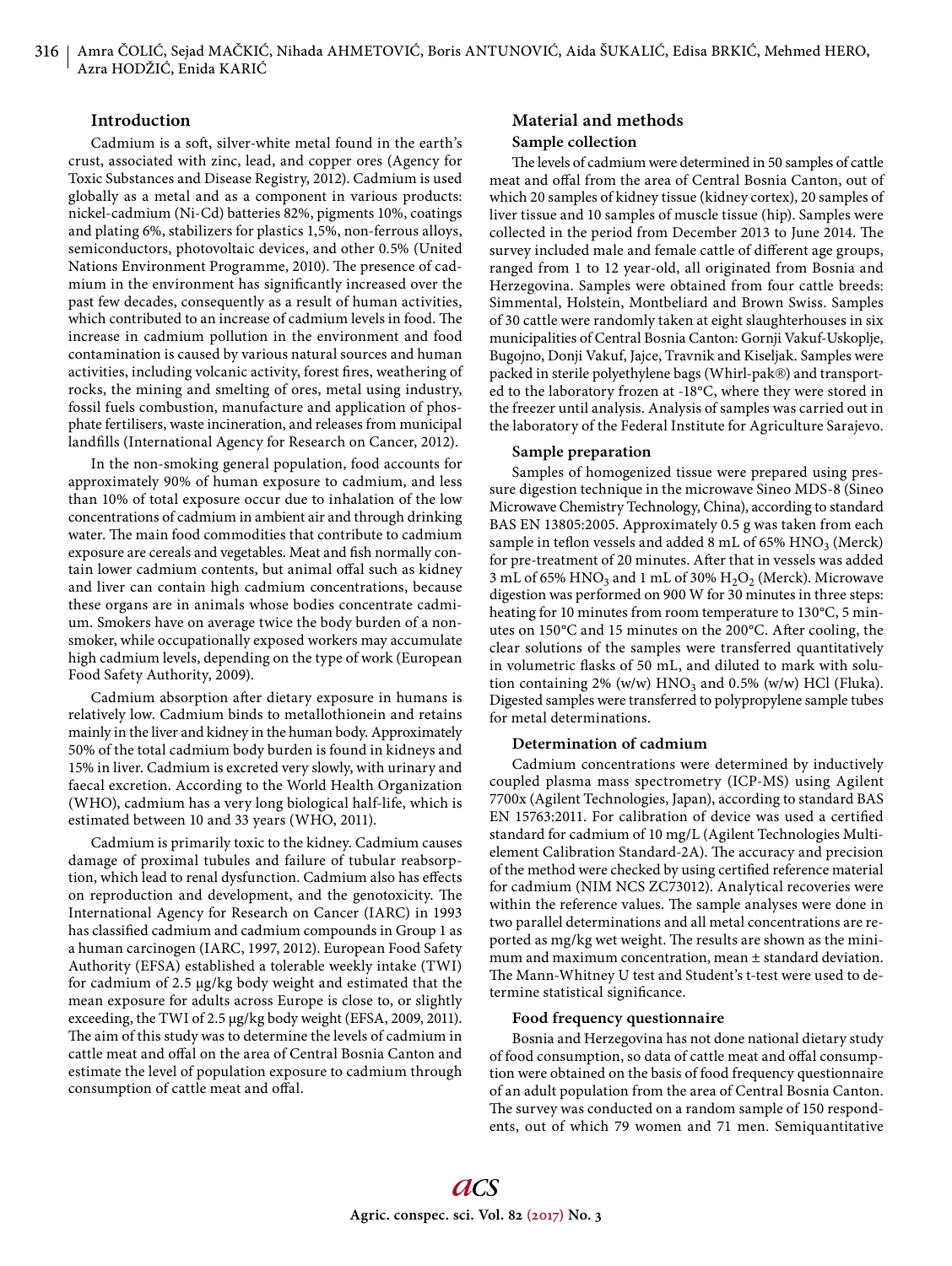questionnaire consisted of questions about the frequency (daily, weekly, monthly, yearly) and the amount of consumption of certain types of cattle meat and offal. The results are shown as the mean weekly consumption ± standard deviation.

#### **Risk assessment**

The methodology of the WHO (2010) was used in assessing the risk on human health due to cadmium exposure from cattle meat and offal. Weekly intake of cadmium (expressed as μg/kg body weight/week) was estimated by calculating the average concentration of cadmium determined in the analysed samples, the frequency and duration of exposure and the average weight of respondents, based on the following equation (1):

$$
I = \frac{C \times CR \times ED}{BW \times AT}
$$
 (1)

where: I=Intake; C = Concentration; CR= Contact Rate; ED=Exposure Duration; BW= Body weight; AT= Averaging Time.

The possibility of an adverse health effects was estimated based on the relationship of estimated weekly intake of cadmium by beef and offal, and the reference values of TWI for cadmium of 2.5 μg/kg body weight per week.

#### **Results and discussion**

## **Cadmium concentrations**

Determined cadmium levels in cattle kidney were in the range from 0.088 - 4.493 mg/kg, while the cadmium levels in liver were determined in the range from 0.016 - 0.206 mg/kg. The mean value of cadmium in kidney was  $0.750 \pm 0.99$  mg/ kg, while the mean value of cadmium in liver was  $0.076 \pm 0.05$ mg/kg. The presence of cadmium was detected in all samples of kidney and liver. The lowest concentrations of cadmium were detected in muscle tissue and were less than 0.008 mg/kg in all analysed samples. The maximum permitted level for cadmium in meat and offal of bovine animals in Bosnia and Herzegovina is prescribed by national Regulation of maximum permitted quantities of certain contaminants in food ("Official Gazette of Bosnia and Herzegovina", no. 68/14). The regulatory maximum level for cadmium in bovine muscle, liver and kidney are 0.05, 0.5 and 1.0 mg/kg wet weight, respectively. In three samples of kidney (15% of the analysed) cadmium concentrations exceeded maximum permitted level, while no such case was found for liver and muscle tissue (Table 1).

These results confirm the accumulation of cadmium in the tissues of cattle in the following order: muscle < liver < kidney. The results of this study showed that levels of cadmium in cattle tissues were associated by several factors as the age and sex of cattle. Statistical analysis showed a significant correlation of cadmium concentrations in kidney and age of cattle (r=0.98, p<0.0001) (Figure 1) and of cadmium concentrations in liver and age of cattle  $(r=0.77, p<0.0001)$  (Figure 2), which is consistent with chronic exposure to this heavy metal and its bioaccumulation with time.

In females, the cadmium levels in kidney were higher than those recorded in males, and the difference was statistically significant (Mann-Whitney U test,  $p=0.0064$ ) (Figure 3).

#### **Table 1.** Concentration of Cd in cattle tissue

|                                      | Cd in kidney    | Cd in liver      | Cd in muscle |
|--------------------------------------|-----------------|------------------|--------------|
| Mean ± standard<br>deviation (mg/kg) | $0.75 \pm 0.99$ | $0.076 \pm 0.05$ |              |
| Range (mg/kg)                        | $0.088 - 4.493$ | $0.016 - 0.206$  | < 0.008      |
| Maximum permitted<br>level (mg/kg)   |                 | 0.5              | 0.05         |
| Analysed samples                     | 20              | 20               | 10           |
| Samples exceeding<br>permitted level | 3               | $\theta$         | 0            |



Figure 1. Concentration of Cd in kidney and age of cattle



**Figure 2.** Concentration of Cd in liver and age of cattle



**Figure 3.** Concentration of Cd in kidney and sex of cattle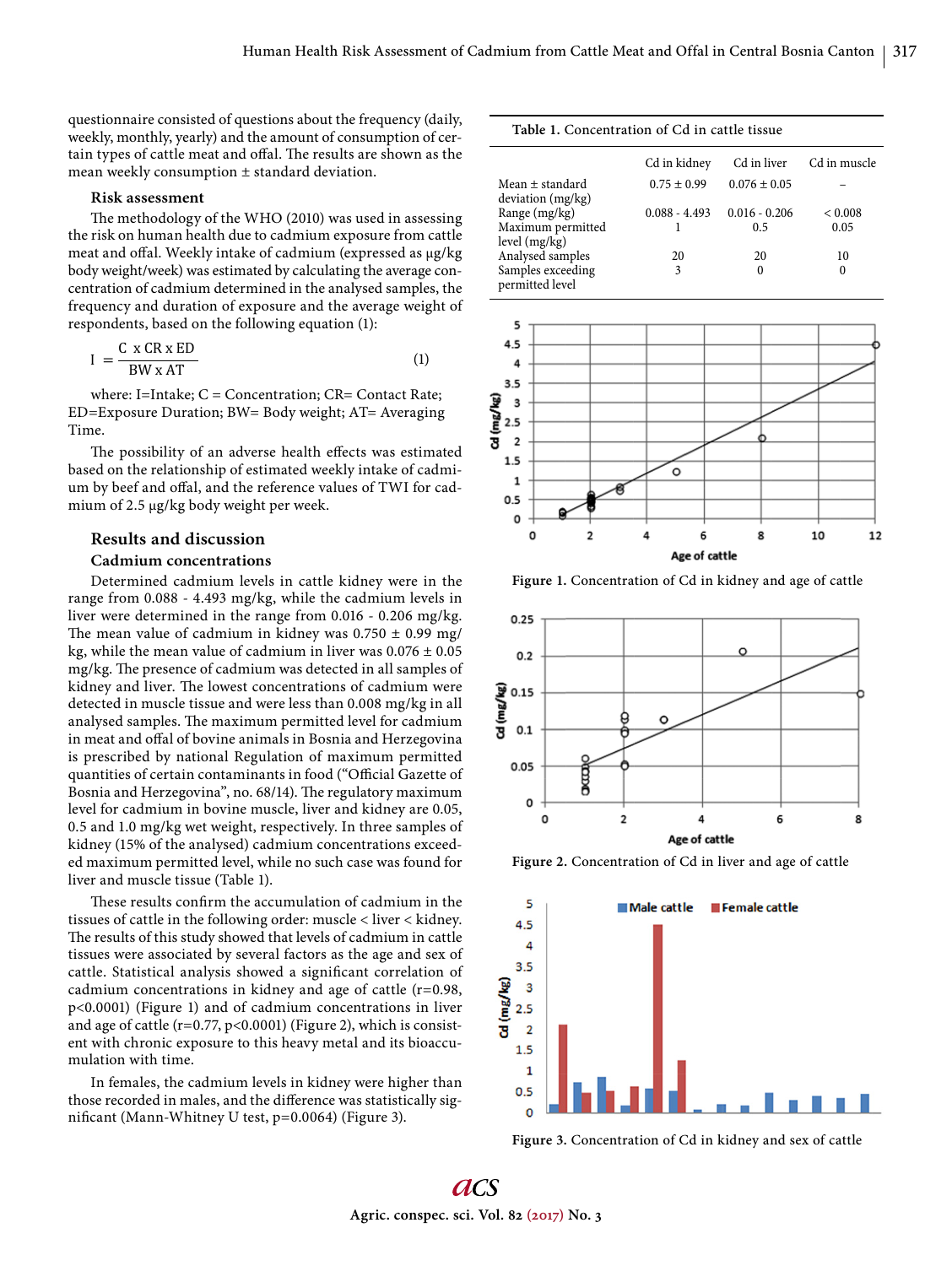



This research has not established statistically significant differences between cadmium concentrations in liver and sex of cattle (t=1.39, p=0.179) (Figure 4).

#### **Cadmium exposure and risk assessment**

The results of food frequency questionnaire, which was used for the collection of cattle meat, kidney and liver consumption data, showed that the average age of respondents was 34.08  $\pm$ 14.23 years, and body weight amounted to  $76.05 \pm 11.96$  kg. The average weekly consumption of beef per capita was estimated to be 125.95  $\pm$  107.32 g (about 18 g/day). The average weekly consumption of kidney and liver were estimated to be 26.71  $\pm$ 34.87 g and 30.91  $\pm$  43.42 g (approximately 3 g/day and 4 g/day).

Based on the Equation 1, estimated weekly intake of cadmium due to the consumption of cattle meat is 1.74 x 10-3 μg/kg body weight. Weekly intake of cadmium by consuming cattle kidney is 9.08 x 10-3 μg/kg body weight, whereas weekly intake of cadmium via cattle liver is  $1.23 \times 10^{-3}$  µg/kg body weight. The intake of cadmium due to the consumption of cattle meat and offal in the examined population is below the tolerable weekly intake of 2.5 μg/kg body weight. The amount of consumed muscle tissue greatly exceeds the amount of consumed offal where were detected higher concentrations of cadmium, and thus the risk of cadmium intake via cattle tissues in the amount exceeding the recommended value is small. Quantitative risk assessment showed that the average consumption of beef and offal in the examined population from Central Bosnia Canton negligible increase the intake of cadmium. Average weekly intake of cadmium from cattle meat and offal is low with contribution less than 1% of tolerable weekly intake (Table 2).

The mean cadmium concentrations found in kidney are similar to values reported by various researches from Poland, Croatia, Czech Republic and Ireland (Falandysz, 1993; Bilandžić et al., 2010; Drápal et al., 2012; Canty et al., 2014). The mean cadmium concentrations in liver obtained in this study are consistent with the results of other studies on cattle in Sweden, Finland, Slovenia and Spain (Jorhem et al., 1991; Niemi et al., 1991; Tahvonen and Kumpulainen, 1994; Doganoc, 1996; López Alonso et al., 2000, 2004). Research in Belgium has shown that 75% of kidney samples from cattle raised in contaminated industrial areas, and 47% from cattle raised in uncontaminated rural areas had concentrations of cadmium in excess of the maximum permitted level (Waegeneers et al., 2009a). These authors concluded that the

|                           | Table 2. Weekly intake of Cd                                  |                                                                         |                            |
|---------------------------|---------------------------------------------------------------|-------------------------------------------------------------------------|----------------------------|
| Type of<br>tissue         | Average consumption<br>$±$ standard deviation<br>(g/week)     | Level of Cd<br>exposure $(\mu g/kg)$<br>$b.w./week$ )                   | % TWI                      |
| Muscle<br>Liver<br>Kidney | $125.95 \pm 107.32$<br>$30.91 \pm 43.42$<br>$26.71 \pm 34.87$ | $1.74 \times 10^{-3}$<br>$1.23 \times 10^{-3}$<br>$9.08 \times 10^{-3}$ | 0.0696<br>0.0492<br>0.3632 |

maximum level for cadmium in the EU is realistic in Belgium only for cattle up to 2 years of age (Waegeneers et al., 2009b). Similar results has shown the recent report from Ireland, where the concentration of cadmium in kidney of most cattle under 3 years of age conform EU requirements (Canty et al., 2014). The content of cadmium was determined in bovine kidney tissue from rural regions of Croatia. The mean concentration of cadmium in bovine kidney was 0.5 mg/kg and ranged from 0.001 to 4.55 mg/kg. Cadmium levels exceeding the maximum permitted quantity were found in 13% of bovine kidney samples. The results have confirmed the need to control cadmium levels in bovine kidney tissue on slaughter line (Bilandžić et al., 2010). In Bosnia and Herzegovina, Grujić et al. (2000) determined the content of cadmium in meat products from the Banja Luka market. The highest average content of cadmium was found in brined chopped meat 0.60 mg/kg, then in cooked sausages 0.34 mg/kg and in dry sausages 0.24 mg/kg. The authors concluded that special attention should be paid to the use of edible offal for the preparation of some types of sausages and other meat products, because many authors have found that the content of cadmium in kidney, liver and other internal organs often could be critical. Sapunar-Postružnik et al. (2001), based on the research results, pointed to the importance of regular and systematic control, not only of animals and their tissues and organs, but also of animal feed and its ingredients. The lowest concentrations of cadmium were detected in muscle tissue of cattle and were less than 0.008 mg/kg in all analysed samples, which is consistent with the results of previous studies in Poland, Slovenia, Spain and Iran (Falandysz, 1993; Doganoc, 1996; Miranda et al., 2001, 2005; González-Weller et al., 2006; Rahimi and Rokni, 2008). Many studies in the world have established that cadmium is accumulated in large quantities in liver and kidney, and its accumulation is associated with age and type of animal and cadmium content in soil and plants used for animal feeding (Zasadowski et al., 1999; Farmer and Farmer, 2000; Miranda et al., 2000; Sedki et al., 2003; Wlostowski et al., 2006; Nriagu et al., 2009; Cai et al., 2009; Yatmark et al., 2010; Saipan et al., 2014).

According to the results of this survey, the amount of beef and offal consumption is similar to the data of the Food and Agriculture Organization where in Bosnia and Herzegovina in 2013 consumption of beef per capita was 24.99 g/day, while consumption of edible offal was 6.38 g/day (FAOSTAT, 2013). Estimated intake of cadmium through cattle meat and offal consumption in Central Bosnia Canton is similar to those reported in the UK Total Diet Study where it was found that meat and offal have a small contribution  $\left($ <1%) in the total dietary exposure to cadmium (Food Standards Agency, 2009). EFSA (2009) had developed high cadmium exposure cases to assess the potential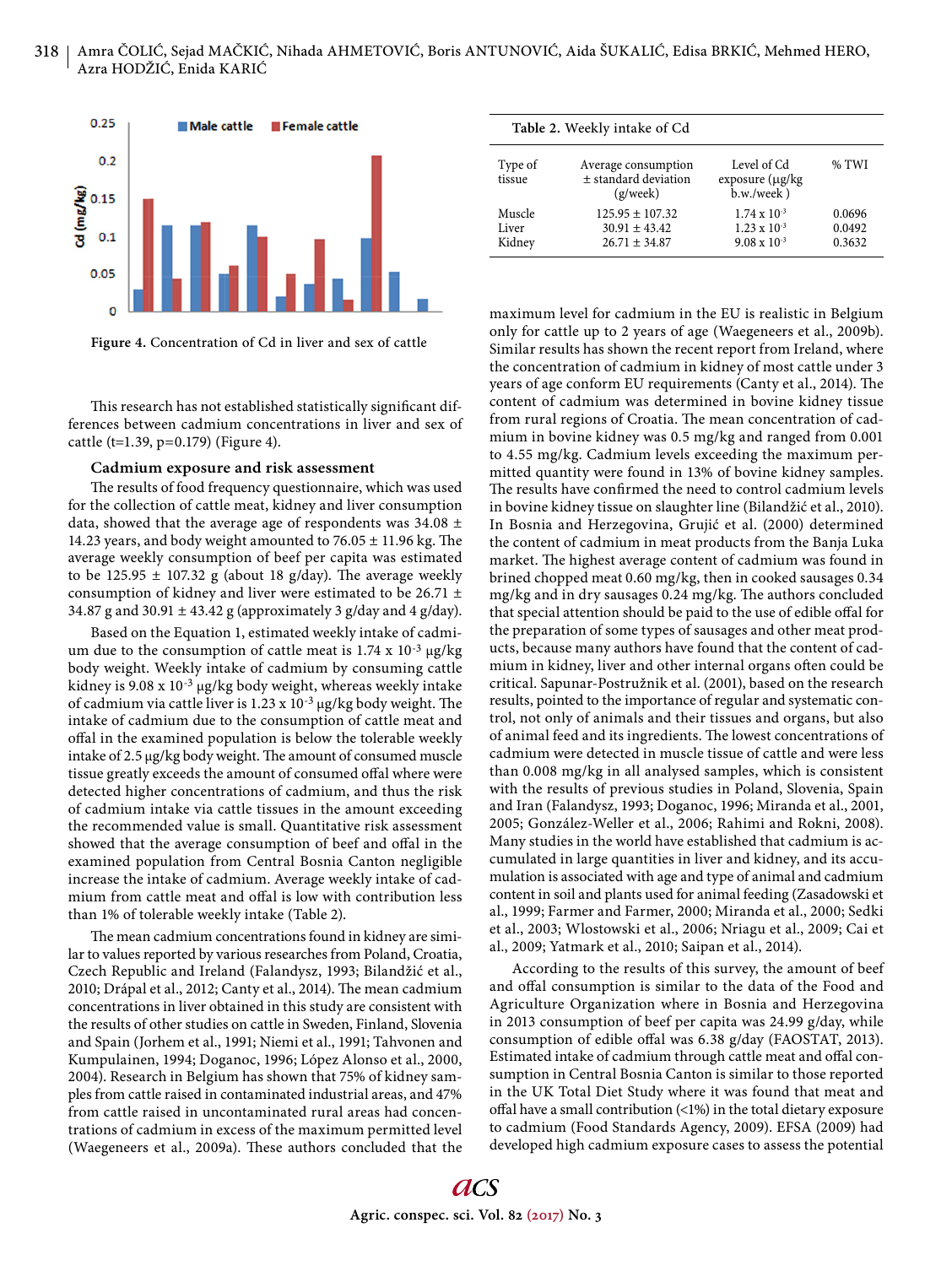contribution of extreme diets, which include consumption of offal at a level of 100 g/week. Frequent consumption of kidney from older animals would increase the total weekly intake of cadmium to 0.96 μg/kg body weight, so total dietary exposure to cadmium would be 3.23 μg/kg body weight per week. According to the results of the European Commission (2004), weekly intake of cadmium via meat was estimated about 10.81 μg/week, while weekly intake of cadmium via offal amounted average 1.11 μg/week. In Serbia, daily intake of cadmium through meat and meat products consumption was estimated at 0.382 μg/day (Janković et al., 2013), and in Netherlands the average daily intake of cadmium via beef was estimated at 0.209 μg/day, with contribution of 4% in dietary exposure to cadmium (Winter-Sorkina et al., 2003). The average dietary cadmium intake due to the consumption of meat in Spain is 0.246 μg/day (González-Weller et al., 2006). In China, daily intake of cadmium through off al consumption was estimated at 0.15 μg/day, with contribution of 1.19% of the total dietary exposure to cadmium (He et al., 2013).

The research results indicate that liver and kidney of cattle are rarely consumed in relation to muscle tissue, and in the case of their consumption offal are often from young animals. For kidney samples average age of cattle was  $2.8 \pm 2.7$  years, for liver  $2.1 \pm 1.71$  years and for muscle  $2.4 \pm 2.11$  years-old. This means that the average consumption of cattle meat, kidney and liver with established levels of cadmium does not pose a risk for health of the examined population.

# **Conclusion**

Current dietary exposure to cadmium through cattle meat and offal consumption is not of toxicological concern for the health of consumers. However, because of the limited sample size in the conducted study, further health risk assessments are required in order to protect consumers. Due to the fact that eating habits and cadmium contamination of the environment and food are changing, it is necessary to continuously monitor intake of cadmium through diet and its impact on human health. On the basis of the obtained results, it can be concluded that Total Diet Study in Bosnia and Herzegovina is essential to determine dietary habits of the population and food consumption data. Studies of presence and content of cadmium in meat and other foodstuffs are important to assess dietary intake and probability of occurrence and severity of an adverse health effects in the population living on the territory of Bosnia and Herzegovina.

#### **References**

- Agency for Toxic Substances and Disease Registry. (2012). Toxicological Profile for Cadmium. U.S. Department of Health and Human Services, Public Health Service.
- Bilandžić N., Sedak M., Đokić M. (2010). Content of cadmium, mercury and lead in bovine and porcine kidney tissue. Meso 12 (3): 162-166.
- Cai Q., Long M.L., Zhu M., Zhou Q.Z., Zhang L., Liu J. (2009). Food chain transfer of cadmium and lead to cattle in a lead-zinc smelter in Guizhou, China. Environ Pollut 157 (11): 3078-3082.
- Canty M.J., Scanlon A., Collins D.M., McGrath G., Clegg T.A., Lane E., Sheridan M.K., More S.J. (2014). Cadmium and other heavy metal concentrations in bovine kidneys in the Republic of Ireland. Sci Total Environ 485-486: 223-231.
- Doganoc D.Z. (1996). Lead and cadmium concentrations in meat, liver and kidney of Slovenian cattle and pigs from 1989 to 1993. Food Addit Contam 13 (2): 237-241.
- Drápal J., Hedbávný P., Střechová V., Šťastný K. (2012). Bovine meat and offal as a source of human exposure to cadmium in the Czech Republic. Maso International 1: 55-61.
- European Commission. (2004). Reports on tasks for scientific cooperation. Report of experts participating in Task 3.2.11. March 2004. Assessment of the dietary exposure to arsenic, cadmium, lead and mercury of the population of the EU member states.
- European Food Safety Authority. (2009). Cadmium in food. Scientific Opinion of the Panel on Contaminats in the Food Chain. EFSA Journal 980, 1-139.
- European Food Safety Authority. (2011). Statement on tolerable weekly intake for cadmium. Scientific Opinion of the Panel on Contaminats in the Food Chain. EFSA Journal 9 (2): 1975, 1-19.
- Falandysz J. (1993). Some toxic and essential trace metals in cattle from the northern part of Poland. Sci Total Environ 136 (1-2): 177-191.
- Farmer A.A., Farmer A.M. (2000). Concentrations of cadmium, lead and zinc in livestock feed and organs around a metal production centre in eastern Kazakhstan. Sci Total Environ 257 (1): 53-60.
- FAOSTAT. (2013). Available at http://www.fao.org/faostat/
- Food Standards Agency. (2009). Measurement of the concentrations of metals and other elements from the 2006 UK Total Diet Study.
- González-Weller D., Karlsson L., Caballero A., Hernández F., Gutiérrez A., González-Iglesias T., Marino M., Hardisson A. (2006). Lead and cadmium in meat and meat products consumed by the population in Tenerife Island, Spain. Food Addit Contam 23 (8): 757-763.
- Grujić R., Mandić S., Đurica R. (2000). The contents of cadmium (Cd), lead (Pb) and selenium (Se) in the meat products on the Banja Luka market. Tehnologija mesa 41 (4-6): 149-154.
- He P., Lu Y., Liang Y., Chen B., Wu M., Li S., He G., Jin T. (2013). Exposure assessment of dietary cadmium: findings from Shanghainese over 40 years, China. BMC Public Health 13 (1): 590.
- International Agency for Research on Cancer. (1997). Beryllium, Cadmium, Mercury and Exposures in the Glass Manufacturing Industry. Summary of Data Reported and Evaluation. Vol. 58.
- International Agency for Research on Cancer. (2012). Arsenic, Metals, Fibres and Dusts. A Review of Human Carcinogens. Vol. 100 C.
- Janković S., Nikolić D., Stefanović S., Radičević T., Spirić D., Petrović Z. (2013). Estimated intake of cadmium through food consumption in Serbia. Tehnologija mesa 54 (2): 123-129.
- Jorhem L., Slorach S., Sundström B., Ohlin B. (1991). Lead, cadmium, arsenic and mercury in meat, liver and kidney of Swedish pigs and cattle in 1984-88. Food Addit Contam 8 (2): 201-211.
- López Alonso M., Benedito J.L., Miranda M., Castillo C., Hernández J., Shore R.F. (2000). Arsenic, cadmium, lead, copper and zinc in cattle from Galicia, NW Spain. Sci Total Environ 246 (2-3): 237-248.
- López Alonso M., Prieto Montaña F., Miranda M., Castillo C., Hernández J., Luis Benedito J. (2004). Interactions between toxic (As, Cd, Hg and Pb) and nutritional essential (Ca, Co, Cr, Cu, Fe, Mn, Mo, Ni, Se, Zn) elements in the tissues of cattle from NW Spain. Biometals 17 (4): 389-397.
- Miranda M., López-Alonso M., Castillo C., Hernández J., Benedito J.L. (2000). Effect of sex on arsenic, cadmium, lead, copper and zinc accumulation in calves. Vet Hum Toxicol 42 (5): 265-268.